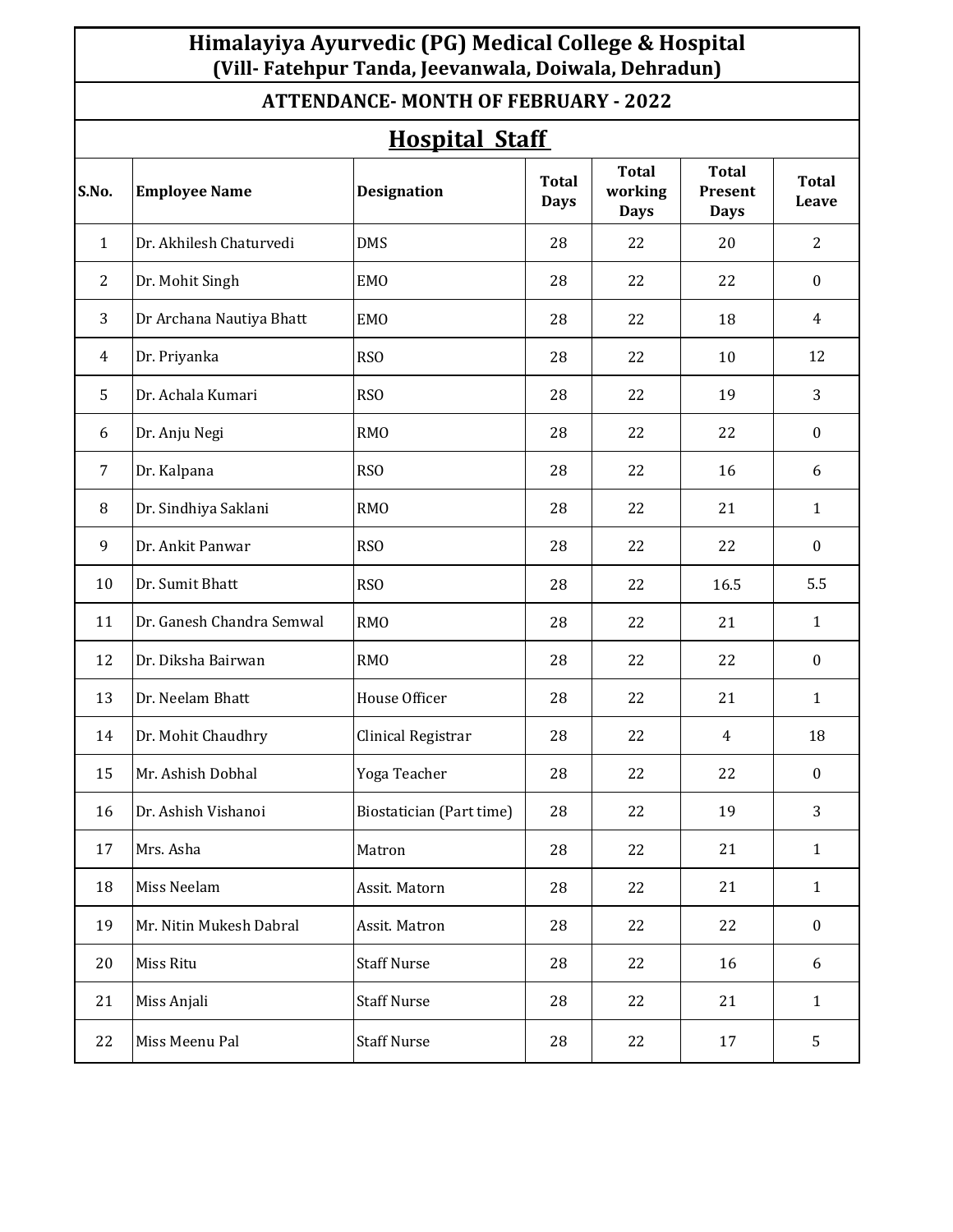# **Himalayiya Ayurvedic (PG) Medical College & Hospital (Vill- Fatehpur Tanda, Jeevanwala, Doiwala, Dehradun)**

### **ATTENDANCE- MONTH OF FEBRUARY - 2022**

| <b>Hospital Staff</b> |                          |                              |                             |                                        |                                        |                       |
|-----------------------|--------------------------|------------------------------|-----------------------------|----------------------------------------|----------------------------------------|-----------------------|
| S.No.                 | <b>Employee Name</b>     | <b>Designation</b>           | <b>Total</b><br><b>Days</b> | <b>Total</b><br>working<br><b>Days</b> | <b>Total</b><br>Present<br><b>Days</b> | <b>Total</b><br>Leave |
| 23                    | Miss Anupama Mamgain     | <b>Staff Nurse</b>           | 28                          | 22                                     | 20                                     | 2                     |
| 24                    | Miss Deeksha Ramola      | <b>Staff Nurse</b>           | 28                          | 22                                     | 4                                      | 18                    |
| 25                    | Miss Sonam Negi          | <b>Staff Nurse</b>           | 28                          | 22                                     | 21                                     | 1                     |
| 26                    | Miss Nitika Shah         | <b>Staff Nurse</b>           | 28                          | 22                                     | 17                                     | 5                     |
| 27                    | Miss Kanchan Rani        | <b>Staff Nurse</b>           | 28                          | 22                                     | 11                                     | 11                    |
| 28                    | Miss Arti                | <b>Staff Nurse</b>           | 28                          | 22                                     | 15                                     | 7                     |
| 29                    | Miss Anam Nisha          | <b>Staff Nurse</b>           | 28                          | 22                                     | 21                                     | $\mathbf{1}$          |
| 30                    | Miss Ritu yadav          | <b>Staff Nurse</b>           | 28                          | 22                                     | 20                                     | 2                     |
| 31                    | Anjlai Upadhyay          | <b>Staff Nurse</b>           | 28                          | 22                                     | 22                                     | $\boldsymbol{0}$      |
| 32                    | Mrs. Surendra Kaur       | Ward Aayah                   | 28                          | 22                                     | 21                                     | $\mathbf{1}$          |
| 33                    | Mr. Devi Prasad          | Ward Boy                     | 28                          | 22                                     | 21                                     | $\mathbf{1}$          |
| 34                    | Mr. Rajendra Singh Rawat | Ward Boy                     | 28                          | 22                                     | 21                                     | $\mathbf{1}$          |
| 35                    | Mr. Janardhan Bhatt      | Ward Boy                     | 28                          | 22                                     | 20                                     | 2                     |
| 36                    | Mr. Sandeep Singh        | Ward Boy                     | 28                          | 22                                     | 19                                     | 3                     |
| 37                    | Mrs. Anulekha Saklani    | Ward Aayah                   | 28                          | 22                                     | 12                                     | 10                    |
| 38                    | Mr. Vivek                | Ward Boy                     | 28                          | 22                                     | 20                                     | 2                     |
| 39                    | Mr. Akash Chauhan        | Pharmacist                   | 28                          | 22                                     | 22                                     | $\boldsymbol{0}$      |
| 40                    | Mr. Naveen Singh         | Pharmacist                   | 28                          | 22                                     | 17                                     | 5                     |
| 41                    | Mr. Pushpendra Kothari   | Pharmacist                   | 28                          | 22                                     | 19                                     | 3                     |
| 42                    | Mr. Dinesh Kumar         | Pharmacist                   | 28                          | 22                                     | 20                                     | $\overline{2}$        |
| 43                    | Mr. Rakesh Saini         | Dresser                      | 28                          | 22                                     | 20                                     | $\overline{2}$        |
| 44                    | Amit Singh               | Dresser                      | 28                          | 22                                     | 20                                     | $\overline{2}$        |
| 45                    | Mrs. Shivani Devi        | Dark Room Attendant          | 28                          | 22                                     | 22                                     | $\mathbf{0}$          |
| 46                    | Mr. Hari Kirshan Nawani  | Supervisor/Store<br>Incharge | 28                          | 22                                     | 22                                     | $\boldsymbol{0}$      |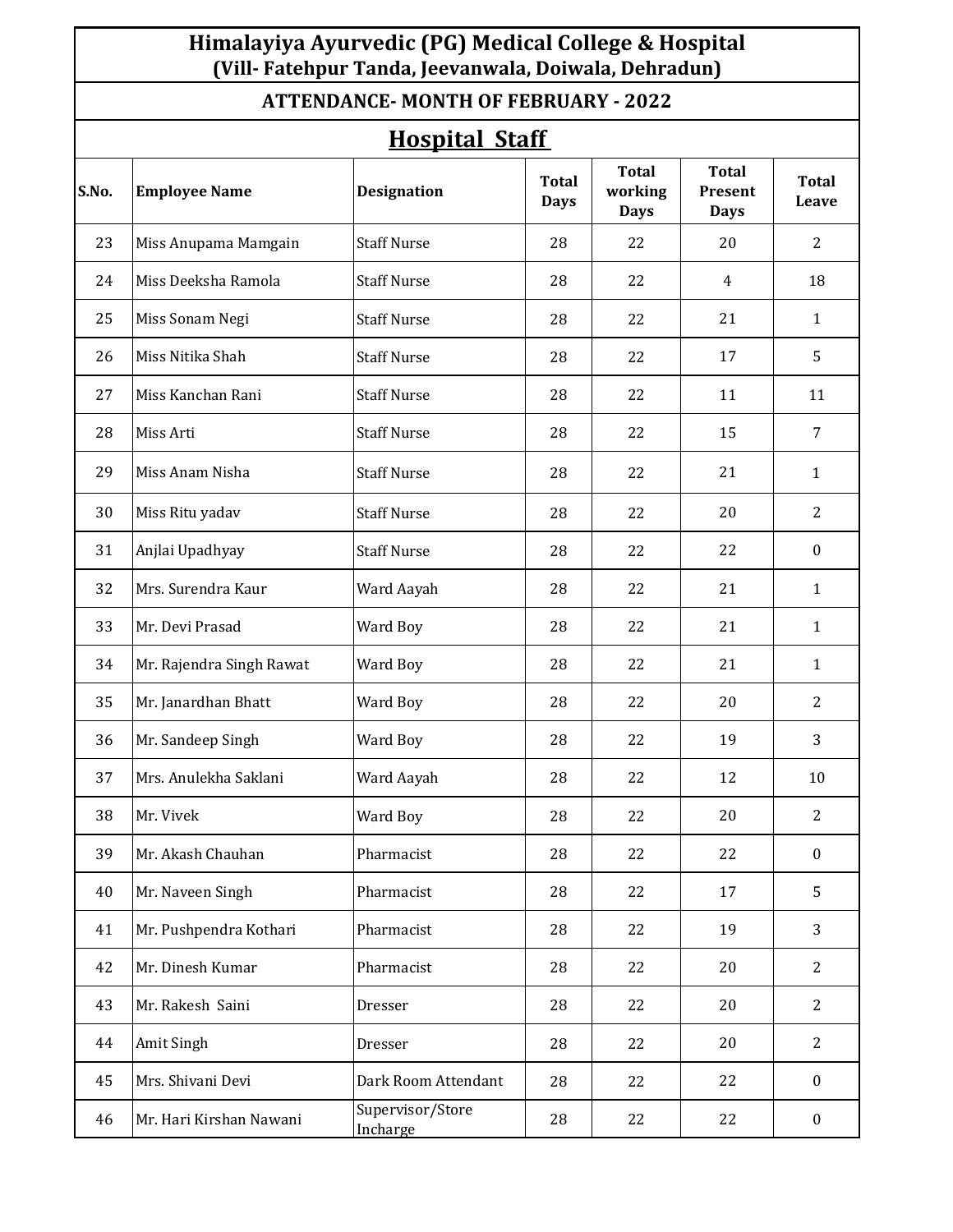### **Himalayiya Ayurvedic (PG) Medical College & Hospital (Vill- Fatehpur Tanda, Jeevanwala, Doiwala, Dehradun)**

#### **ATTENDANCE- MONTH OF FEBRUARY - 2022**

# **Hospital Staff**

|       | <u>поэркаг эсан</u>   |                                     |                             |                                        |                                        |                       |  |  |
|-------|-----------------------|-------------------------------------|-----------------------------|----------------------------------------|----------------------------------------|-----------------------|--|--|
| S.No. | <b>Employee Name</b>  | <b>Designation</b>                  | <b>Total</b><br><b>Days</b> | <b>Total</b><br>working<br><b>Days</b> | <b>Total</b><br>Present<br><b>Days</b> | <b>Total</b><br>Leave |  |  |
| 47    | Mr. Puran Chandra     | Office Staff (Computer<br>Operator) | 28                          | 22                                     | 13                                     | 9                     |  |  |
| 48    | Miss Madhu Maurya     | Office Staff (Computer<br>Operator) | 28                          | 22                                     | 21                                     | $\mathbf{1}$          |  |  |
| 49    | Mr. Ashish Dhiman     | Radiographer Tech.                  | 28                          | 22                                     | 15                                     | 7                     |  |  |
| 50    | Mr. Kamal Prakash     | Panchkarma Asst.                    | 28                          | 22                                     | 22                                     | $\bf{0}$              |  |  |
| 51    | Mr. Girish Pathak     | Panchkarma Asst.                    | 28                          | 22                                     | 21                                     | $\mathbf{1}$          |  |  |
| 52    | Miss Poonam           | Panchkarma Asst.                    | 28                          | 22                                     | 21                                     | $\mathbf{1}$          |  |  |
| 53    | Miss Pragati Panwar   | Panchkarma Tech.                    | 28                          | 22                                     | 21                                     | $\mathbf{1}$          |  |  |
| 54    | Anita                 | Panchkarma Nurse                    | 28                          | 22                                     | 22                                     | $\boldsymbol{0}$      |  |  |
| 55    | Mr. Jitendra Kumar    | OT Att.                             | 28                          | 22                                     | 17                                     | 5                     |  |  |
| 56    | Mr. Guru Prasad       | OT Att.                             | 28                          | 22                                     | 15                                     | $\overline{7}$        |  |  |
| 57    | Kiran Rawat           | Nurse OTP                           | 28                          | 22                                     | 22                                     | $\bf{0}$              |  |  |
| 58    | Mrs. Neha Pal         | Midwife                             | 28                          | 22                                     | $\bf{0}$                               | 22                    |  |  |
| 59    | Mrs. Sonal Gairola    | Mircobiologist                      | 28                          | 22                                     | 20                                     | $\overline{2}$        |  |  |
| 60    | Miss Ruchi            | Lab Tech.                           | 28                          | 22                                     | 20                                     | $\overline{2}$        |  |  |
| 61    | Priti Bhardwaj        | Lab Tech.                           | 28                          | 22                                     | $\bf{0}$                               | 22                    |  |  |
| 62    | Mrs. Meena Devi       | Peon / Attendant                    | 28                          | 22                                     | 11                                     | 11                    |  |  |
| 63    | Mrs. Pareshwari Devi  | Peon/Attendant                      | 28                          | 22                                     | 22                                     | $\boldsymbol{0}$      |  |  |
| 64    | Mrs. Urmila Devi      | Worker                              | 28                          | 22                                     | 20                                     | $\overline{2}$        |  |  |
| 65    | Mrs. Santosh          | Worker                              | 28                          | 22                                     | 22                                     | $\mathbf{0}$          |  |  |
| 66    | Mr. Aparijta Pant     | Pharmacologist                      | 28                          | 22                                     | $\bf{0}$                               | 22                    |  |  |
| 67    | Miss Kriti            | Biochemist                          | 28                          | 22                                     | 14                                     | 8                     |  |  |
| 68    | Mr. Om Prakash Bhatt  | Driver                              | 28                          | 22                                     | 22                                     | $\boldsymbol{0}$      |  |  |
| 69    | Mr. Digvijay Dobriyal | Driver                              | 28                          | 22                                     | 22                                     | $\boldsymbol{0}$      |  |  |
|       |                       |                                     |                             |                                        |                                        |                       |  |  |